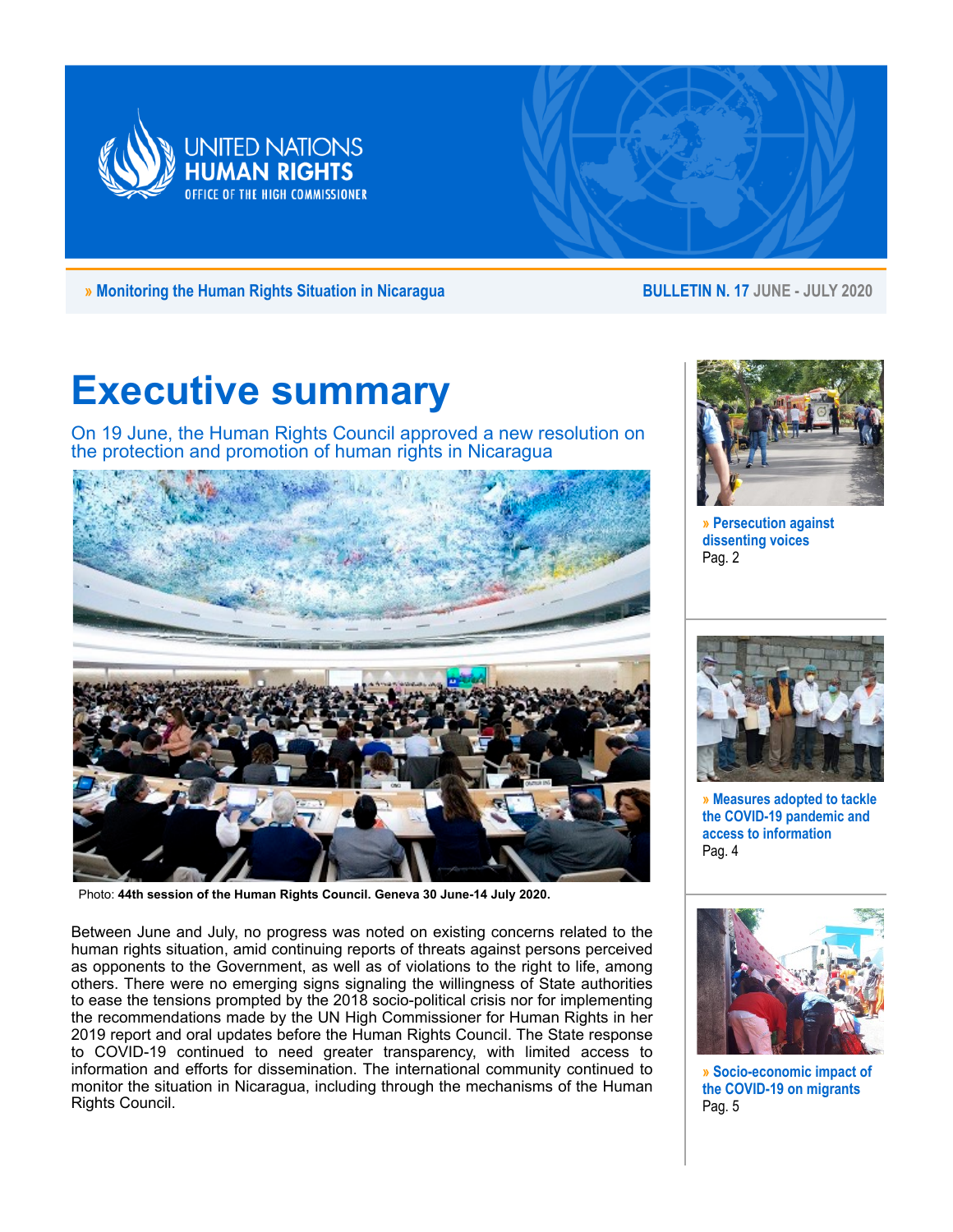### **International response to the socio-political crisis**

On 19 June, the Human Rights Council approved a new resolution on Nicaragua, (1) expressing concern at the persisting restrictions on civic space and the repression of dissent, and urging the Government to respect fundamental freedoms, as well as to take effective measures to guarantee the independence and impartiality of the judicial system.

The United Nations High Commissioner for Human Rights presented an oral update on the human rights situation in Nicaragua on 2 July, as mandated by the Human Rights Council. She insisted on the persistence of human rights violations by police or pro-government elements against persons perceived as opponents, as well as the stronger restrictions on the civic and democratic space in the context of the COVID-19 pandemic.



"The Covid-19 pandemic, has prompted further restrictions on civic and democratic space (in Nicaragua)".

**Michelle Bachelet** United Nations High Commissioner for Human Rights

She expressed concern that after two years, there are still no investigations or criminal proceedings initiated to identify, prosecute and punish those responsible for serious human rights violations, prevented by the Amnesty Law. (2)

On 24 June and 17 July, the Swiss Federal Council (3) and the United States Department of the Treasury's Office of Foreign Assets Control (OFAC) (4) respectively imposed financial sanctions on individuals allegedly responsible of committing human rights violations or of conducting transactions involving "deceptive practices or corruption". The US measure targeted, among others, one of President Ortega's sons and two companies reportedly connected to the Government.

## **Right to life**

Reports of violence against women have increased during the pandemic. According to civil society organizations, since the beginning of 2020, there were 42 femicides committed and 55 attempts documented, compared with 40 femicides committed and 39 attempts documented during the same period in 2019.

On 19 July, alleged supporters of the ruling party shot Jorge Rugama Rizo in the neck in La Trinidad, department of Estelí, reportedly for having shouted "Viva Nicaragua Libre" ("Long Live Free Nicaragua"). The incident happened during the celebrations of the 41st anniversary of the Nicaraguan Revolution. The alleged perpetrator, Abner Onell Pineda Castellón, has been held in police custody since shortly after the event.(5)

This incident exemplifies that the recommendation made by the High Commissioner in her 2019 report on the dismantling and disarmament of pro-Government armed elements (6) remains relevant, and outstanding. The next day, during the victim's funeral, the house of one of the victim's relative located in the same neighborhood was allegedly set on fire by unidentified individuals.

As in previous months, indigenous peoples continued facing threats in their territories, with no particular protection measures put in place by public institutions. OHCHR was informed that on 10 July, an indigenous Mayangna man was killed and another man injured by gunshot in the Sauni Bu Amak territory, inside the Bosawas Reserve Biosphere.

**<sup>1</sup>** A/HRC/43/2. The Council requested the High Commissioner to present a comprehensive written report during the Human Rights Council's 46th session and two oral updates at its 44th and 45th sessions.

**<sup>2</sup>** See:<https://www.ohchr.org/SP/NewsEvents/Pages/DisplayNews.aspx?NewsID=26027&LangID=S>, last accessed on 26 July 2020.

**<sup>3</sup>** See: https://www.admin.ch/gov/en/start/documentation/media-releases/media-releases-federal-council.msg-id-79575.html, last accessed on 26 July 2020.

**<sup>4</sup>** See*:* <https://home.treasury.gov/news/press-releases/sm1062>, last acceded on 11 August.

**<sup>5</sup>** See: [https://www.youtube.com/watch?v=ERt4Z95O8xY,](https://www.youtube.com/watch?v=ERt4Z95O8xY) last accessed on 26 July 2020.

**<sup>6</sup>** See: A/HRC/42/18, para. 65 (d) (iv)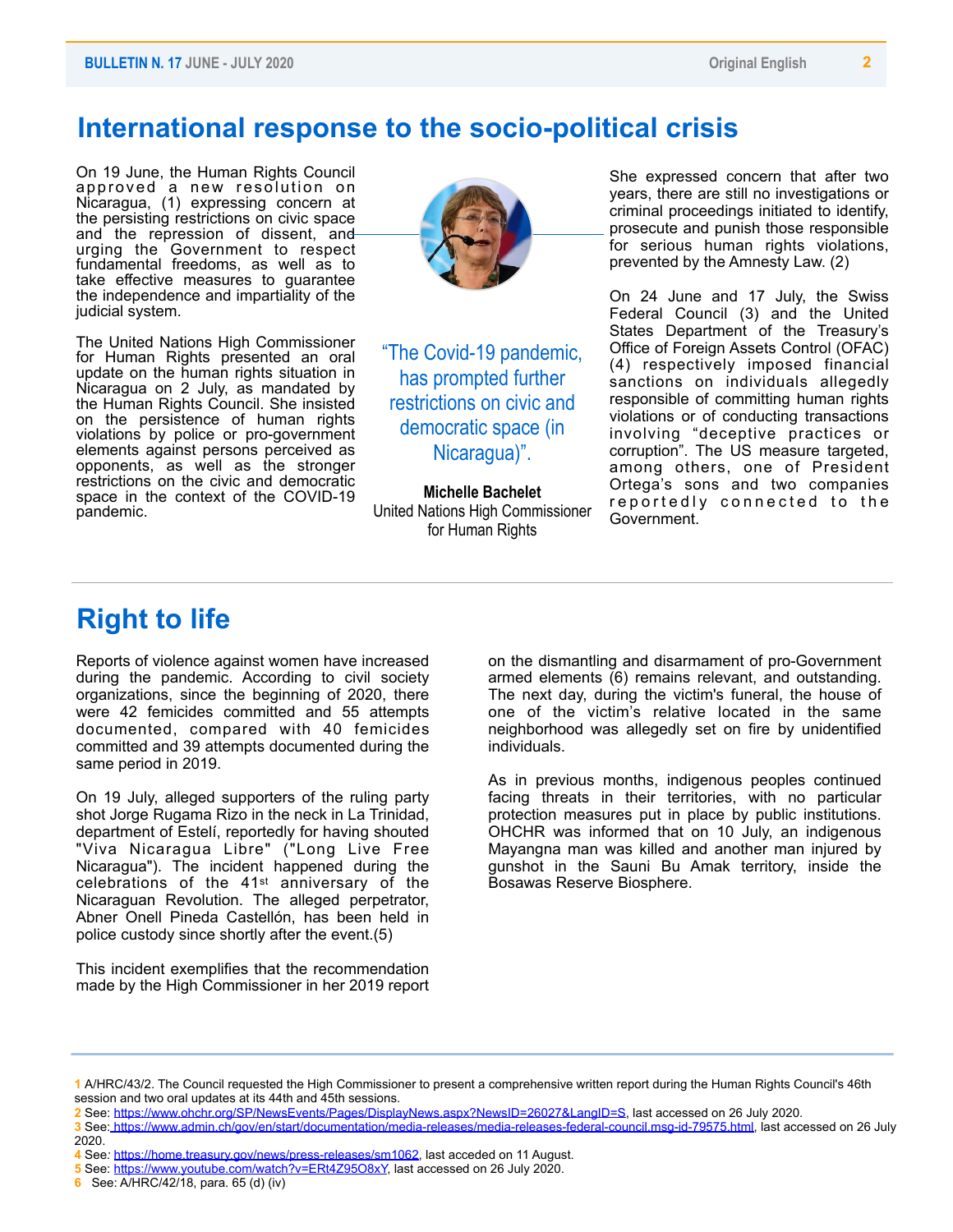### **Persecution against dissenting voices**

OHCHR continued to observe the restriction of the civic and democratic space in Nicaragua, exacerbated by the health crisis caused by COVID-19, in which freedoms of opinion, expression and association continued to be particularly affected.

OHCHR documented that two women human rights defenders, six male students who participated in the 2018 protests and a male journalist in exile, received threats, including death threats, or were victims of smear campaigns on social media. In some cases, the threats also targeted family members. In addition, Radio Darío in León was reportedly the object of intimidation by the National Police and unknown individuals reportedly damaged the transmission antenna of Radio Corporación in Managua. Since 2018, OHCHR has documented multiple acts of intimidation targeting Radio Dario in particular, in a wider context of attacks against independent media. The offices of three media outlets remain closed since 2018.

As in 2018, health workers who dissent from the Government remain at risk of being dismissed. The Office received information that 16 doctors, half of them women, working in the public health sector were fired between 4 and 10 June for criticizing the State response to COVID-19. They were dismissed without complying with the applicable legal procedures. This also is likely to have a chilling effect on other health workers to freely express their opinions.

On 25 June, the National Assembly cancelled the legal registration the Asociación de Hermanamiento Municipal (ASODHERMU by its Spanish acronym), a non-profit organisation conducting social activities related to health, education, women's empowerment and environment issues in the municipality of Camoapa since the 1990s. A similar pattern was observed from November to December 2018, when nine other civil society organisations, including prominent human rights organisations, were also sanctioned.

In this regard, we recall the High Commissioner's recommendation to restore their legal personality.(7)

The Office also continued to document acts of intimidation and attacks against the catholic clergy and parishioners. The most recent case relates to an arson attack allegedly perpetrated by an unknown individual, which seriously damaged one sector of the Metropolitan Cathedral in Managua on 31 July. OHCHR urged authorities to conduct an exhaustive investigation in the attack. (8) Four days later, the National Police held a press briefing in which they excluded the occurrence of any criminal act, rather attributing the fire to alcohol vapors combined with high temperatures. (9) This version was questioned by various clergy members and civil society organizations. (10)

OHCHR notes with concern that in none the above mentioned cases, those responsible have been brought to justice. State authorities have not either publicly condemned the alleged human rights violations. Moreover, based on information available to OHCHR, no disciplinary or criminal investigation has been opened against State agents or private individuals who acted with the complicity, tolerance or acquiescence of State agents for serious human rights violations committed since April 2018. (11)



**<sup>7</sup>** See: A/HRC/42/18, para. 65.

**<sup>8</sup>** See: <https://twitter.com/oacnudh/status/1289574031159488514?s=12>, last accessed on 4 August 2020.

**<sup>9</sup>** See: :[https://www.el19digital.com/articulos/ver/titulo:105922-esclarecimiento-de-incendio-en-capilla-de-la-sangre-de-cristo-catedral-de-managua](https://www.el19digital.com/articulos/ver/titulo:105922-esclarecimiento-de-incendio-en-capilla-de-la-sangre-de-cristo-catedral-de-managua-presentacion)[presentacion last accessed on 5 August 2020.](https://www.el19digital.com/articulos/ver/titulo:105922-esclarecimiento-de-incendio-en-capilla-de-la-sangre-de-cristo-catedral-de-managua-presentacion) 

**<sup>10</sup>** <https://www.cen-nicaragua.org/noticias.php?recordID=641> and [https://www.cenidh.org/recursos/94/,](https://www.cenidh.org/recursos/94/) last accessed on 4 August 2020.

**<sup>11</sup>** On 27 January 2020, in response to the communication ADM-NIC-01-2020 sent by OHCHR, the Government informed that "pursuant the amnesty law, all investigations and criminal trials related to the events occurred in the context of April 2018 were closed".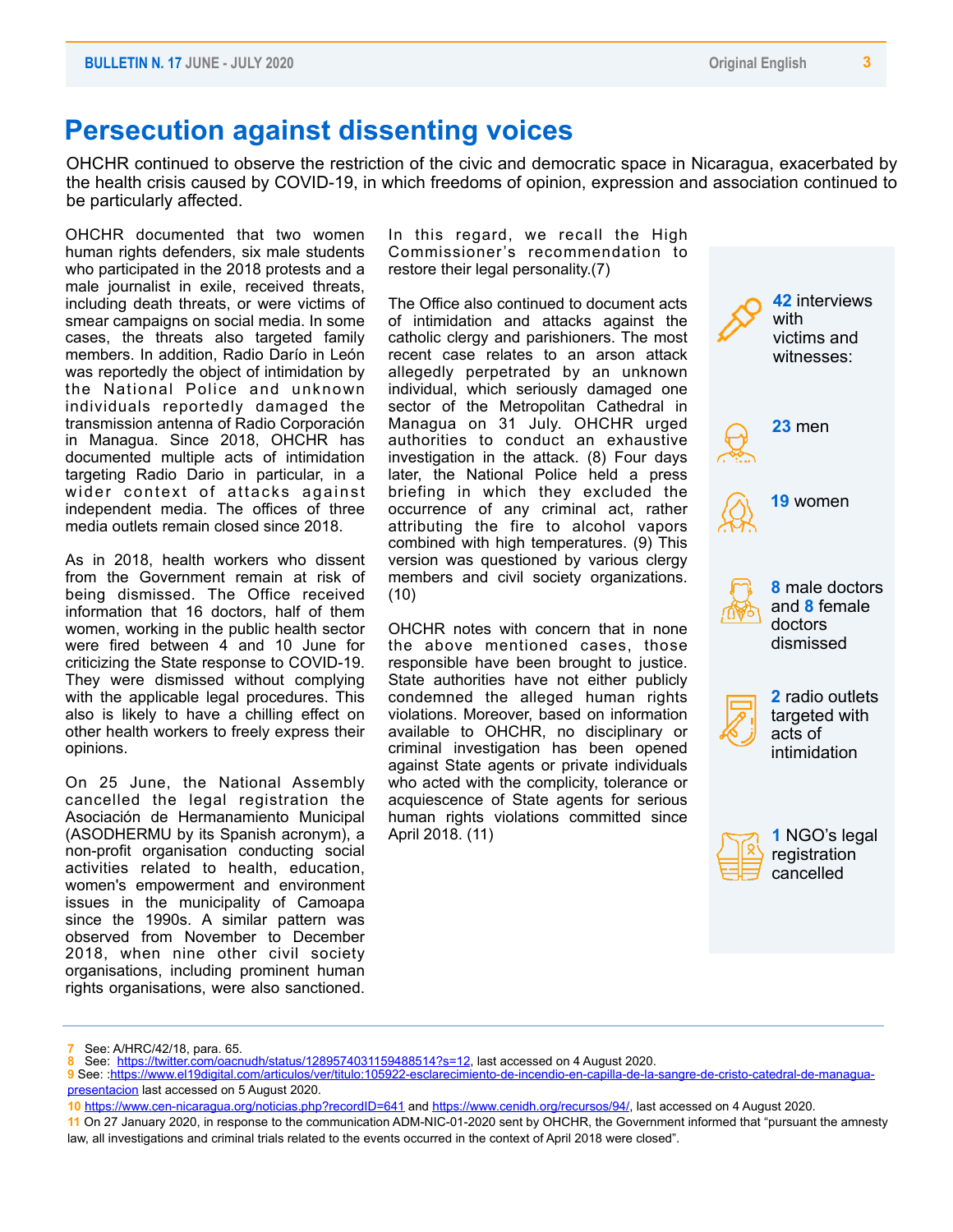### **Situation of persons deprived of their liberty in the context of the socio-political crisis**



Photo: Articulo 66 **Police patrols deployed outside of a hotel, during a political meeting. Managua 25 June 2020.**

Civil society organizations recently published a report indicating that there are currently 89 "political prisoners" held in detention. (12) Since May, 13 individuals were detained, and ten others were released. The majority of those who remain in detention have been charged or convicted for common crimes, such as drug trafficking or illicit manufacture, trafficking, possession and use of weapons and explosives. The Government denies any political motive, arguing these pretentions are falsely raised in order to be exonerated. Yet credible reports point to the violation of due process guarantees in these cases, they all took part in the protests, and were perceived as opponents to the Government.

On 20 July, the Working Group on Arbitrary Detention released opinions adopted on the cases of Miguel Mora and Lucía Pineda, both journalists of "100% Noticias", and of the 16 individuals detained for bringing water and medicine to prisoners' relatives who were on hunger strike inside the San Miguel church, in Masaya, in November 2019. (13) In both cases, the Working Group concluded that these persons were subjected to arbitrary detention and that their rights to liberty, freedom of expression and guarantees of due process had been violated. (14) These opinions coincide with the patterns of arbitrary and unlawful detentions described in the 2019 report of the UN High Commissioner for Human Rights. (15)

#### **Measures adopted to tackle the COVID-19 pandemic and access to information**

On 28 of July, the Ministry of Health informed that as of the beginning of the pandemic, it provided health care to 3,080 individuals, of whom 2,720 have recovered. (16) In this regard, OHCHR continued to note a need for greater transparency and clarity regarding the State response to COVID-19, including the sharing of information about the number of cases, deaths, (17) and tests undertaken, as well as the transmission patterns of the virus throughout the country. This was also noted by PAHO. (18)

The Government's stance continued to prompt criticism by some sectors of civil society, including health workers. (19) On 2 July, they released a third public statement, this time without signatures for fear of reprisals.

In this context, OHCHR is especially concerned about the lack of disaggregated data regarding infections among indigenous peoples and Afro descendants, as well as of information about specific measures implemented to protect vulnerable groups from the COVID-19 pandemic.

**<sup>12</sup>** See: [https://presasypresospoliticosnicaragua.org/wp-content/uploads/2020/08/Personas-Presas-Politicas-Nicaragua-Agosto-2020.pdf,](https://presasypresospoliticosnicaragua.org/wp-content/uploads/2020/08/Personas-Presas-Politicas-Nicaragua-Agosto-2020.pdf) last accessed on 8 August 2020.

**<sup>13</sup>** See monthly bulletin n° 13, October-November 2019, available at : [http://www.oacnudh.org/wp-content/uploads/2019/10/nicaragua-monthly](http://www.oacnudh.org/wp-content/uploads/2019/10/nicaragua-monthly-bulletin-n13-octubre-noviembre-2019.pdf)[bulletin-n13-octubre-noviembre-2019.pdf](http://www.oacnudh.org/wp-content/uploads/2019/10/nicaragua-monthly-bulletin-n13-octubre-noviembre-2019.pdf)

**<sup>14</sup>** See: [https://www.ohchr.org/Documents/Issues/Detention/Opinions/Session87/A\\_HRC\\_WGAD\\_2020\\_17\\_Advance\\_Edited\\_Version.pdf](https://www.ohchr.org/Documents/Issues/Detention/Opinions/Session87/A_HRC_WGAD_2020_17_Advance_Edited_Version.pdf) and [https://](https://www.ohchr.org/Documents/Issues/Detention/Opinions/Session87/A_HRC_WGAD_2020_21_Advance_Edited_Version.pdf) [www.ohchr.org/Documents/Issues/Detention/Opinions/Session87/A\\_HRC\\_WGAD\\_2020\\_21\\_Advance\\_Edited\\_Version.pdf,](https://www.ohchr.org/Documents/Issues/Detention/Opinions/Session87/A_HRC_WGAD_2020_21_Advance_Edited_Version.pdf) last accessed on 26 July 2020.

**<sup>15</sup>** See: A/HRC/42/18, para. 63.

**<sup>16</sup>** See [https://www.el19digital.com/coronavirus/articulo/titulo:105718-situacion-del-coronavirus-en-nicaragua-hasta-el-28-de-julio,](https://www.el19digital.com/coronavirus/articulo/titulo:105718-situacion-del-coronavirus-en-nicaragua-hasta-el-28-de-julio) last accessed on 7 August 2020.

**<sup>17</sup>** As of 28 July, the Government reported 3,672 confirmed cases of COVID-19 and 116 deaths. However, as of 29 July, the Citizen's Observatory reported a total of 9,044 suspected cases of COVID-19 and 2,537 deaths of people from pneumonia or COVID-19.

**<sup>18</sup>** See: <https://www.youtube.com/watch?v=db2YYDrpMUs> (min 29:30), last accessed on 5 August 2020.

**<sup>19</sup>** See, [lhttps://100noticias.com.ni/nacionales/101793-medicos-advierten-que-curva-del-covid-19-va-en-asc/](https://100noticias.com.ni/nacionales/101793-medicos-advierten-que-curva-del-covid-19-va-en-asc/), last accessed on 5 August 2020.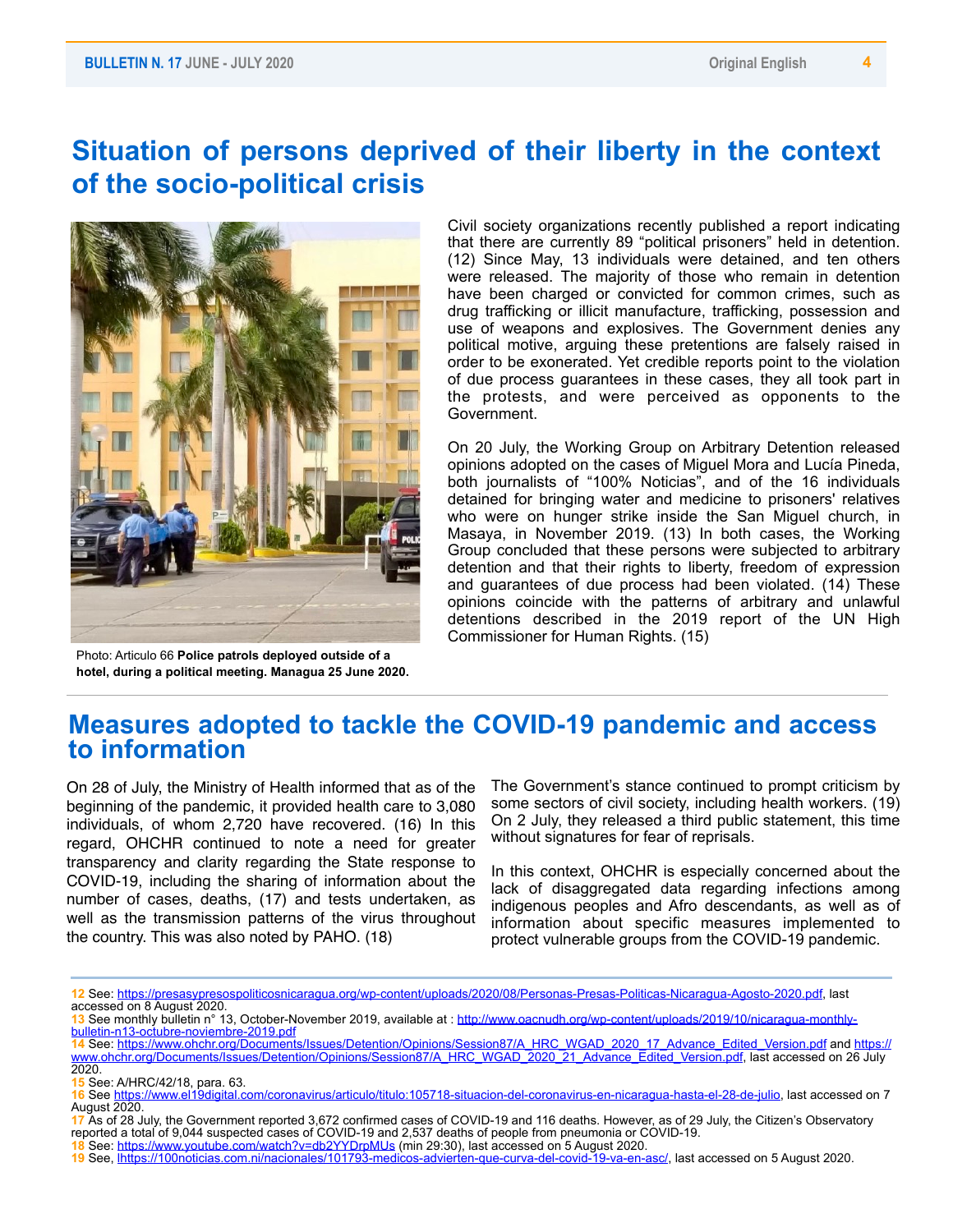## **Socio-economic impact of the COVID-19 pandemic on migrants**

The negative impacts of the pandemic on the economies of Central American countries continued to foster Nicaraguan migrant workers and asylum seekers to return to their home country.

According to the Ministry of the Interior, between 7 and 31 July, 1,490 Nicaraguan migrants (871 men and 619 women) had returned to Nicaragua, mostly from Panama.  $(20)$ Nevertheless, between the end of June and July, some 1,300 Nicaraguan migrants had been blocked at the borders of Panama, Costa Rica and Guatemala for periods that ranged from 10 to 30 days, while waiting for the authorization of the Government to return to their country of origin. Nicaraguan authorities requested a mandatory recent negative COVID-19 test to grant a return, yet the majority of the migrants could not afford it, including approximately 500 Nicaraguans in Peñas Blancas. This situation forced hundreds of migrants, including women, children and older persons, to remain at the border in very precarious conditions without shelters,

sanitation and with limited water and food, in spite of humanitarian assistance and healthcare mostly provided by NGOs.

Various individuals, including some who had tested positive to COVID-19, reportedly crossed the border through irregular crossings due to the delays imposed.

While implementing border controls and stricter border measures in the context of COVID-19, States must fulfill their international obligations by guaranteeing the human rights of people. (21) Under international law, everyone has the right to return to their home country – even during a pandemic – and States should ensure the safe, dignified and voluntary return and sustainable reintegration of their nationals, the High Commissioner said in April. (22)



Photo: Colectivo Nuca Más **Nicaraguans waiting for the authorization to return to their home country. Peñas Blancas, 28 July 2020.**

#### **Conclusions and recommendations**

Over the reporting period, OHCHR continued to document the persistence of attacks, threats, arbitrary detentions, harassment and intimidation targeting people perceived as opponents to the Government, including the Catholic Church. The pandemic has also continued to limit the rights to freedom of opinion and expression. The lack of accountability for the serious human rights violations committed since April 2018 continue to encourage the repetition of those acts.

- **21** See: <https://twitter.com/oacnudh/status/1287821412124766208?s=12>d on 4 August 2020.
- **22** See : Bachelet urges Latin American states to allow their nationals to return home [https://www.ohchr.org/EN/NewsEvents/Pages/](https://www.ohchr.org/EN/NewsEvents/Pages/DisplayNews.aspx?NewsID=25795&LangID=E) [DisplayNews.aspx?NewsID=25795&LangID=E,](https://www.ohchr.org/EN/NewsEvents/Pages/DisplayNews.aspx?NewsID=25795&LangID=E) on 15 April 2020.

**<sup>20</sup>** The Ministry of the Interior informed through 15 press statements - See: [https://www.migob.gob.ni/noticias/,](https://www.migob.gob.ni/noticias/) last accessed on 3 August 2020.